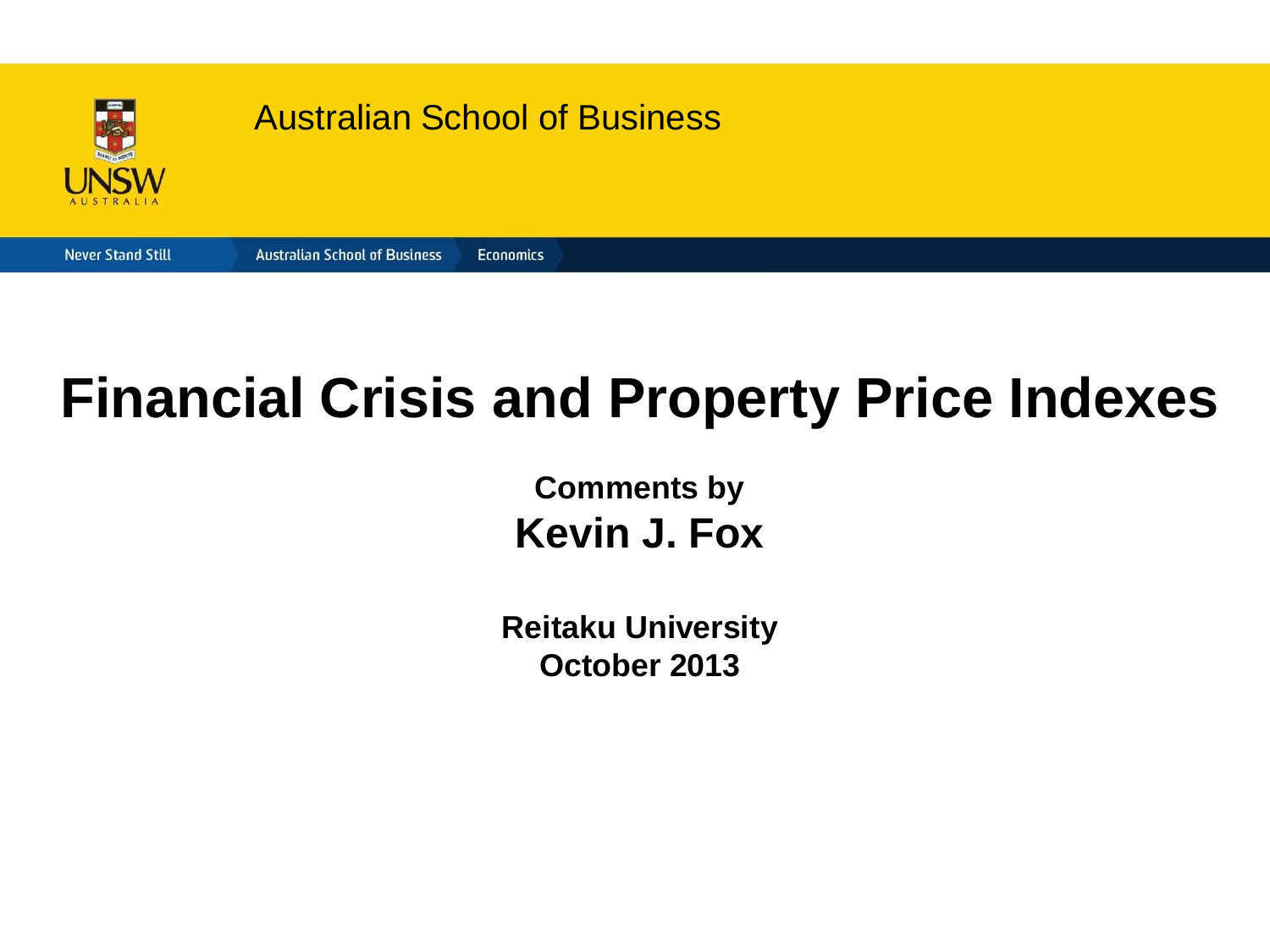# **Overview**

- 1. Strong link between financial crises and property markets.
- 2. Price indexes key in understanding market conditions.
- 3. Following slides draw on work of my colleagues, Nigel Stapledon and Iqbal Syed.

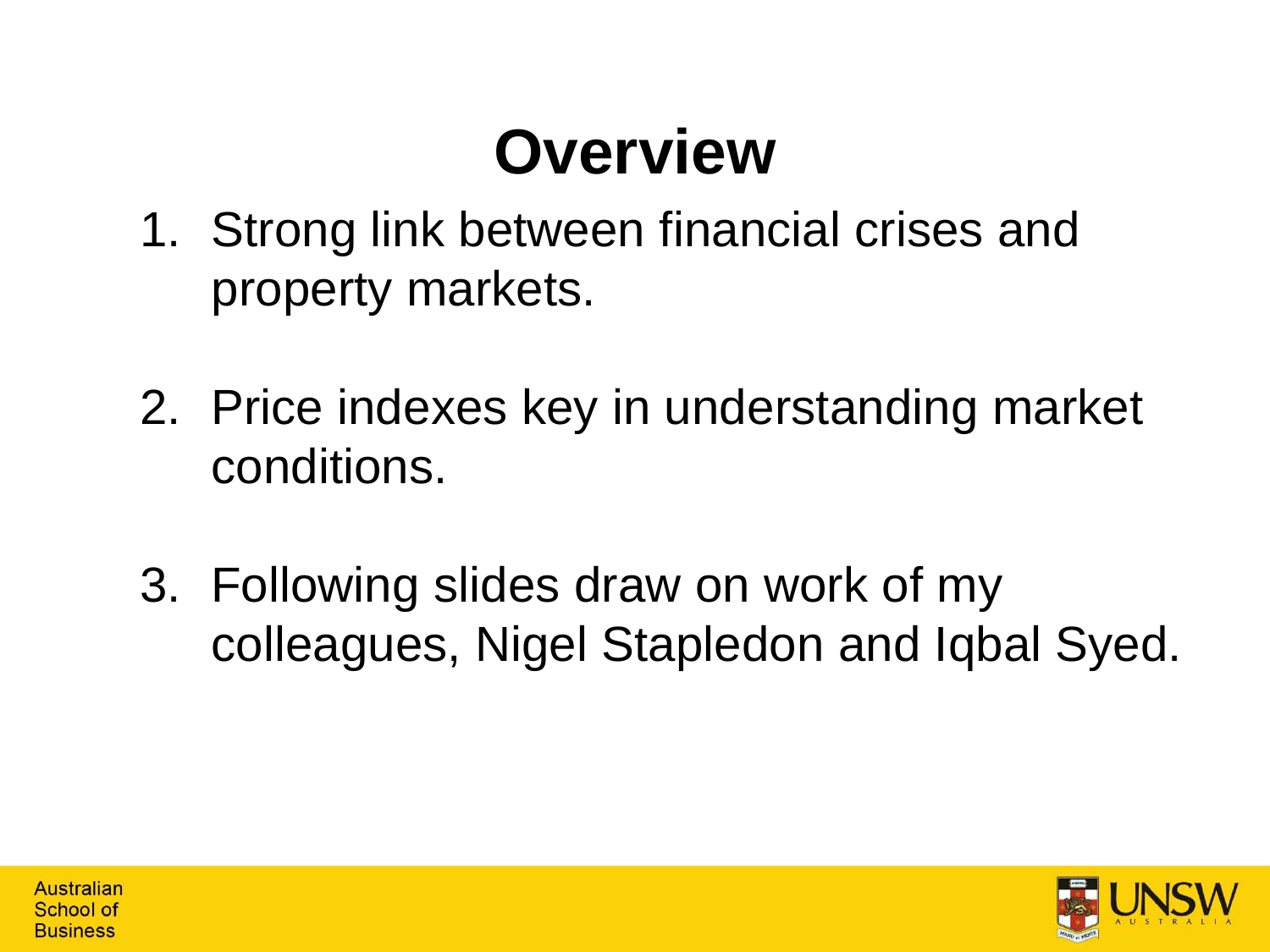

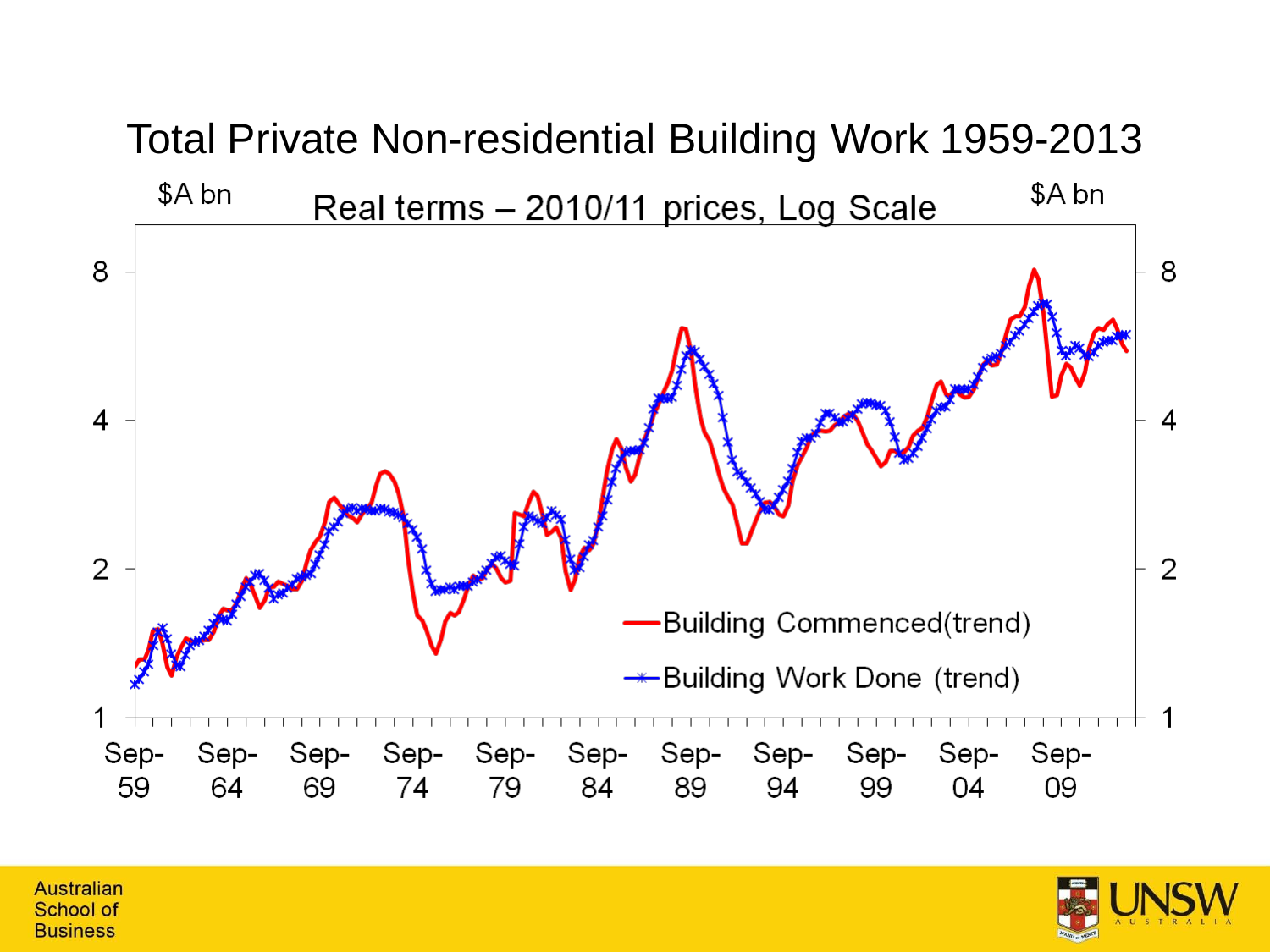#### Sydney and Melbourne median house price series, 1880-2013



**Business**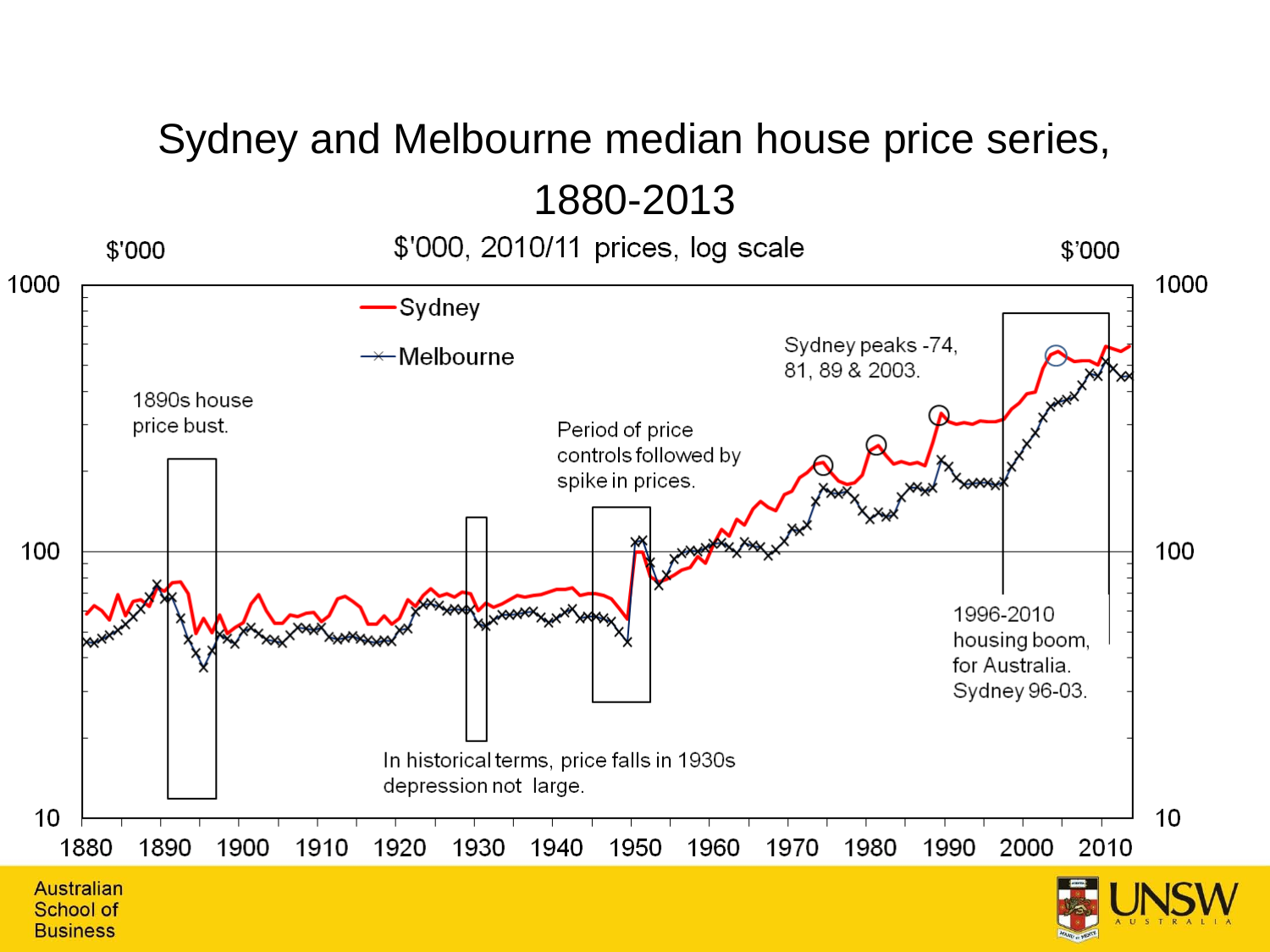#### Australian and US Indexes of Real House Prices 1959-2012



Index at June  $1975 = 100$ 

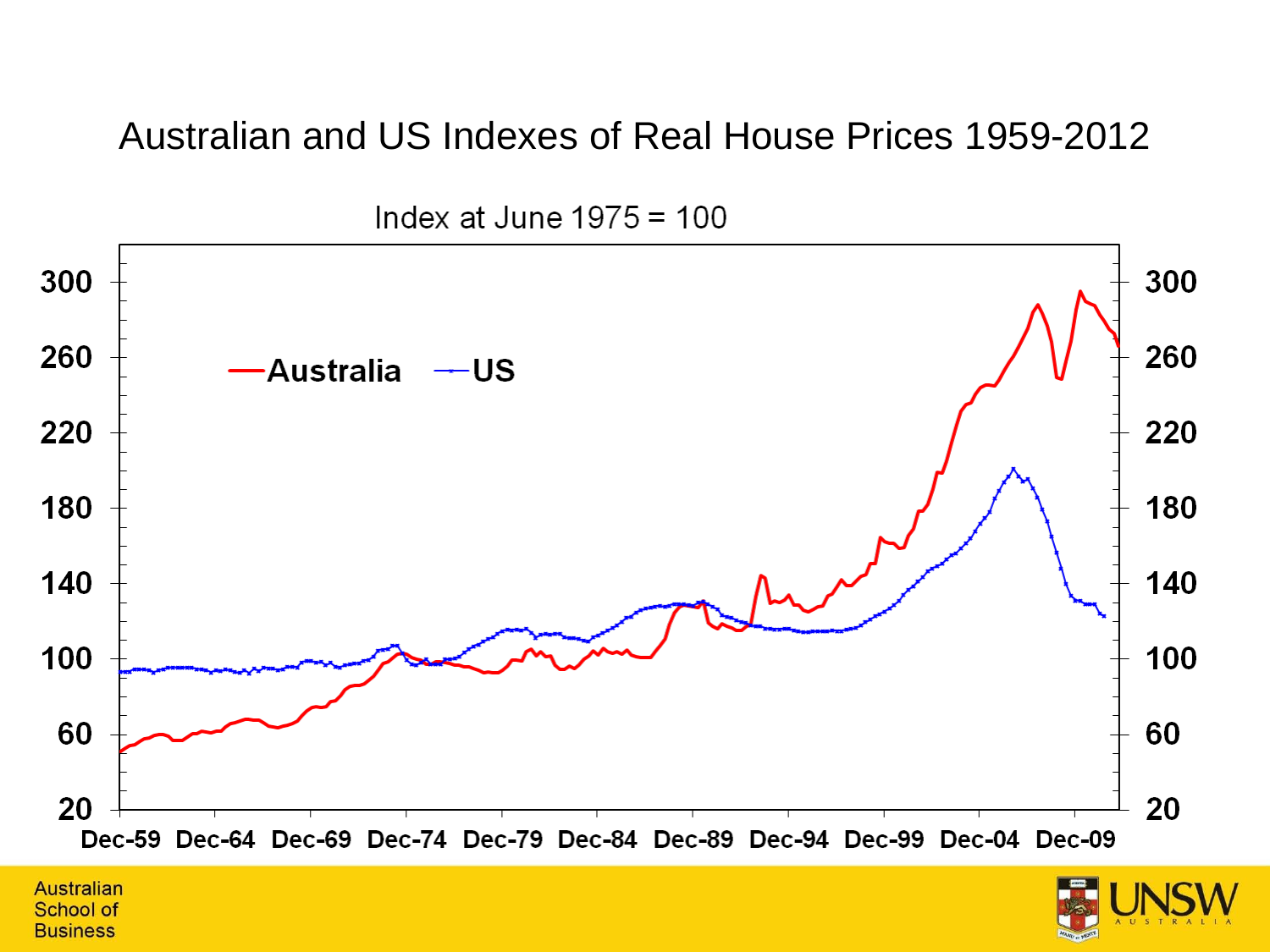# Ed Leamer and the US Business Cycle

Observed that housing led recession 8/10 times

- Housing plays above its weight
- Business investment tended to lag housing – not saying business investment does not play a role but because it lags housing, housing is the one to watch
- Policymakers should target housing cycle

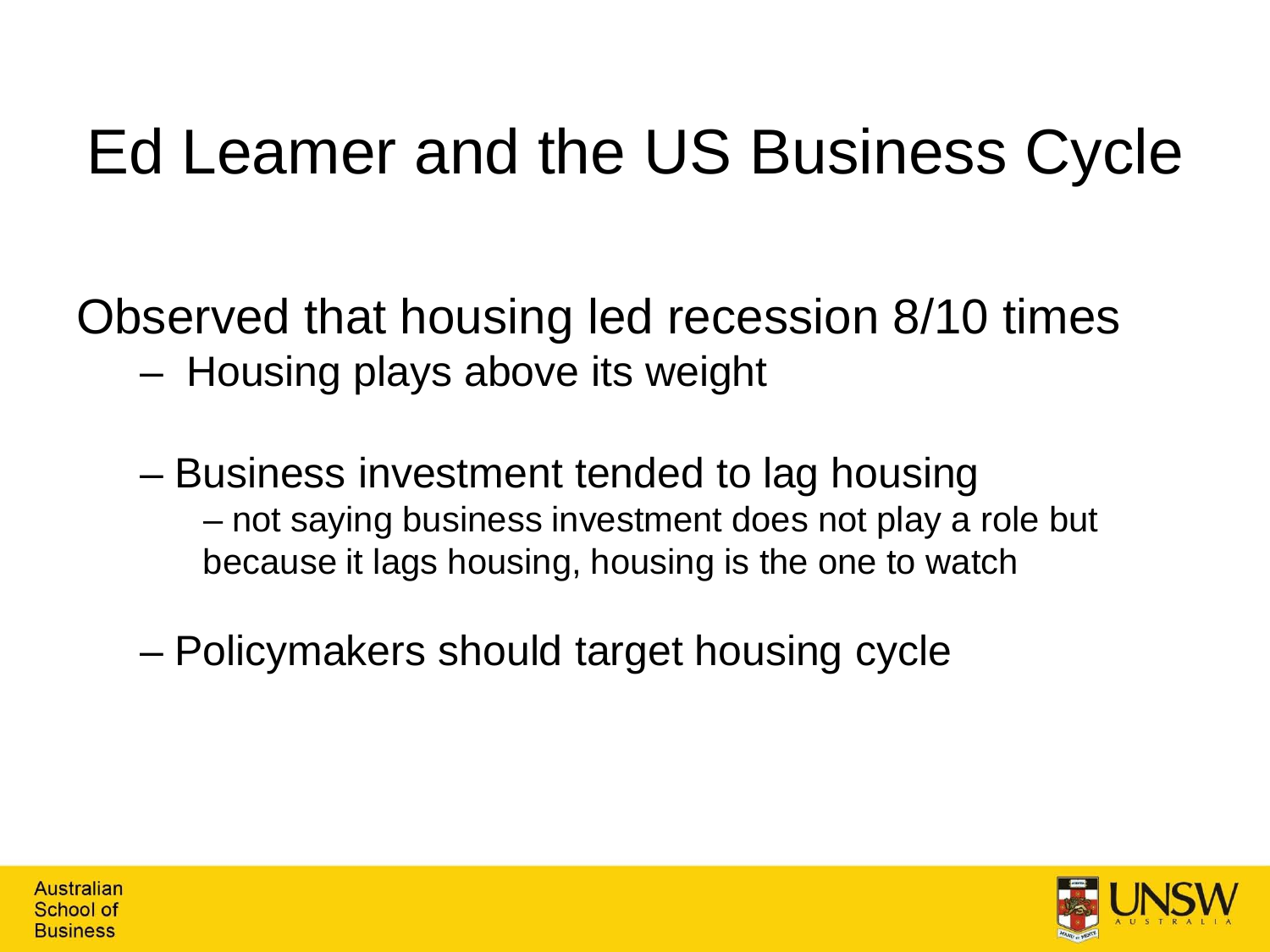# Ed Leamer and the US Business Cycle

Two recessions not preceded by downturn in housing

- 1953 end of Korean War recession
- 2000 IT bubble

Evidence for other countries less convincing – domestic focus of US economy vs. external influences affecting business cycle

– e.g. Australia

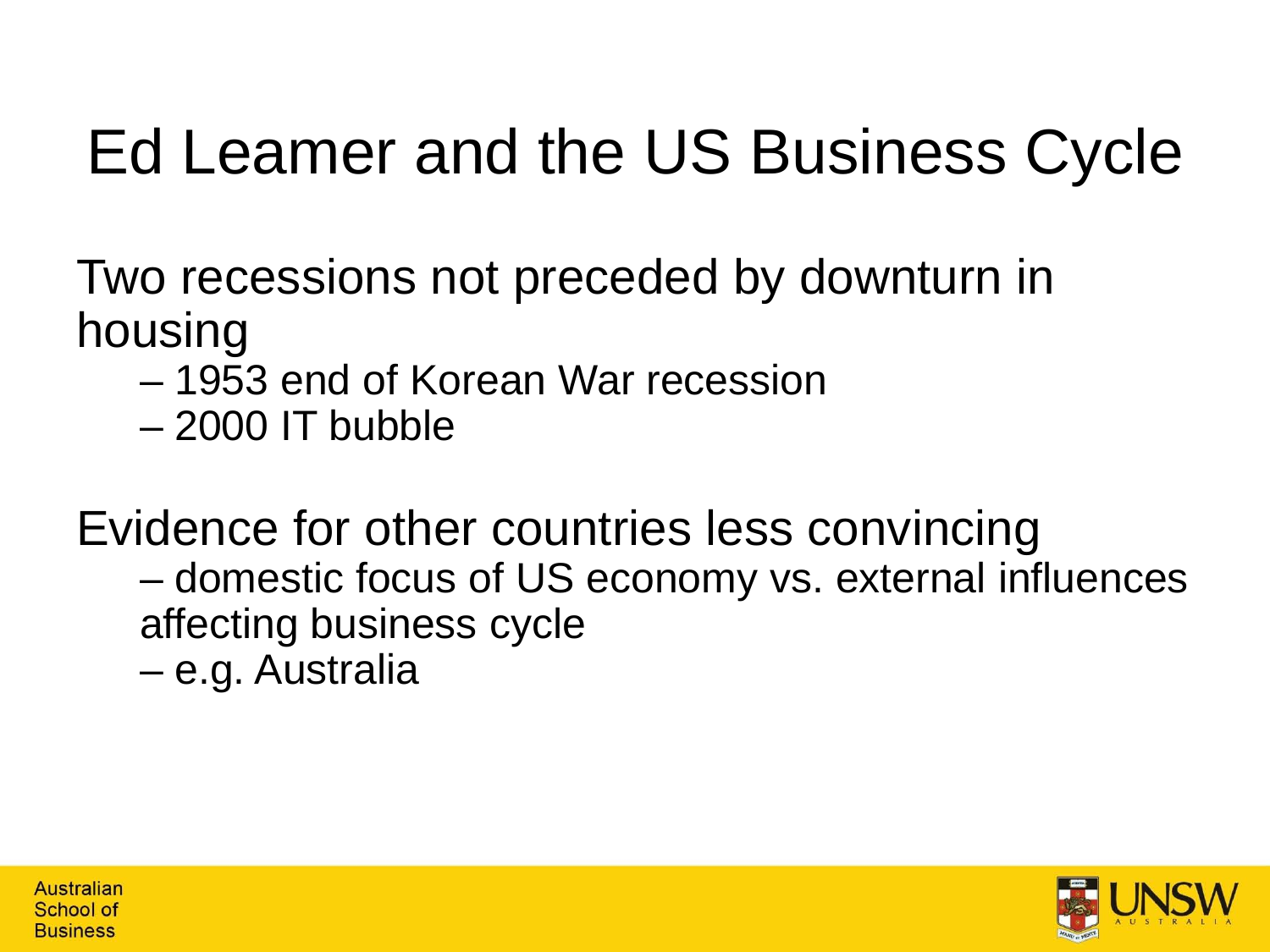# Ed Leamer and the US Business Cycle

Intuition

– lumpy asset (major investment) = natural tendency to be cyclical

– also sensitive to income and interest rates (endogenous to cycle)

– BUT non-residential construction and equipment investment also share these characteristics

Leamer focus on 'timing'

– housing moves down first

– less lumpy/shorter building time than say office building, reacts earlier

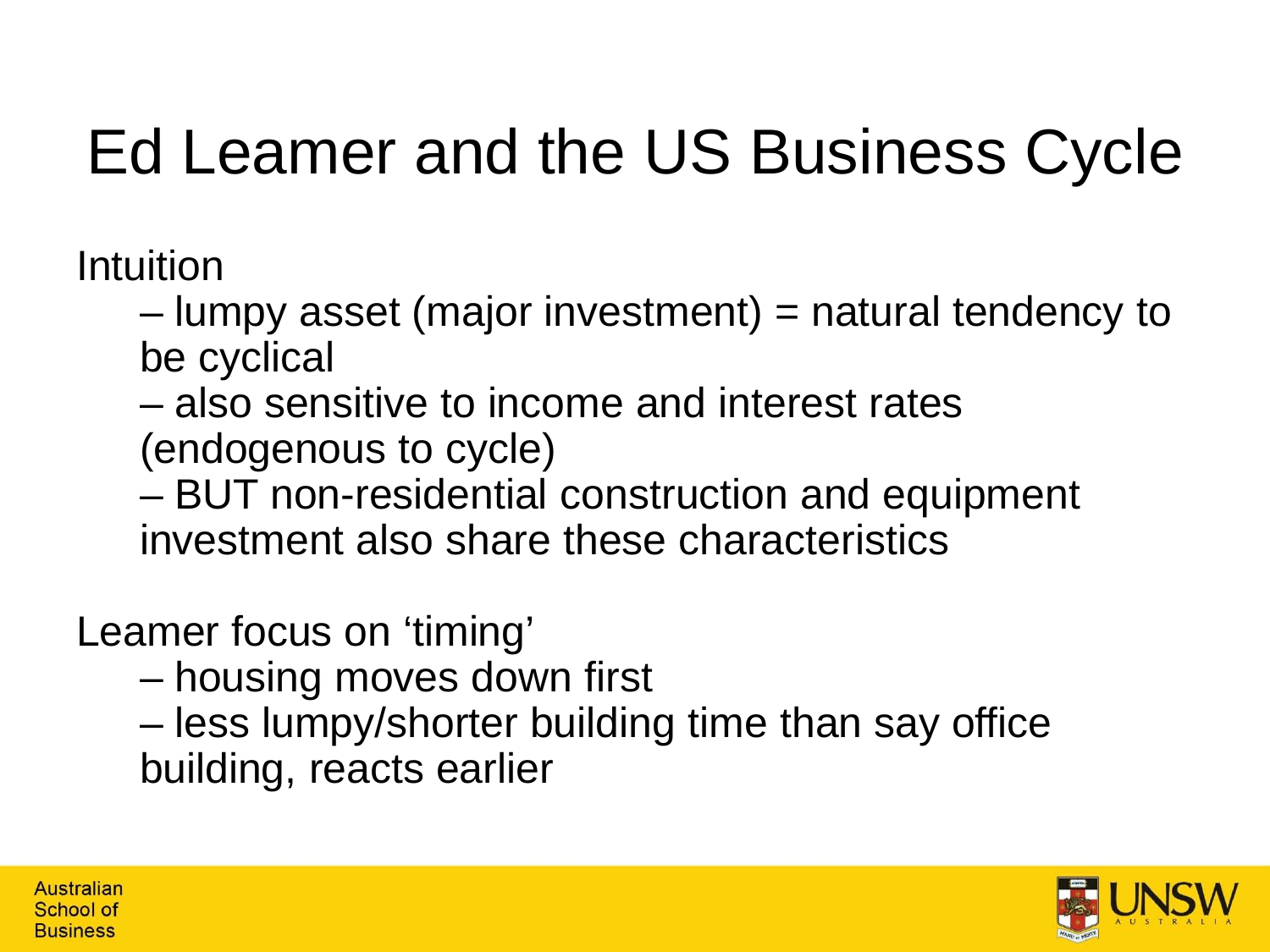#### Observations on Australia

Housing cycles less successful 'predictor' of recessions – property in aggregate bigger story

1970s

– property + near financial crisis (saved by high inflation)

1989

– commercial property dominant story in financial crisis – this was a similar to 1890s when Australia had its first serious financial crisis

"Global Financial Crisis"

– despite housing price boom, by good luck (timing, resources boom), missed a US-style fall.

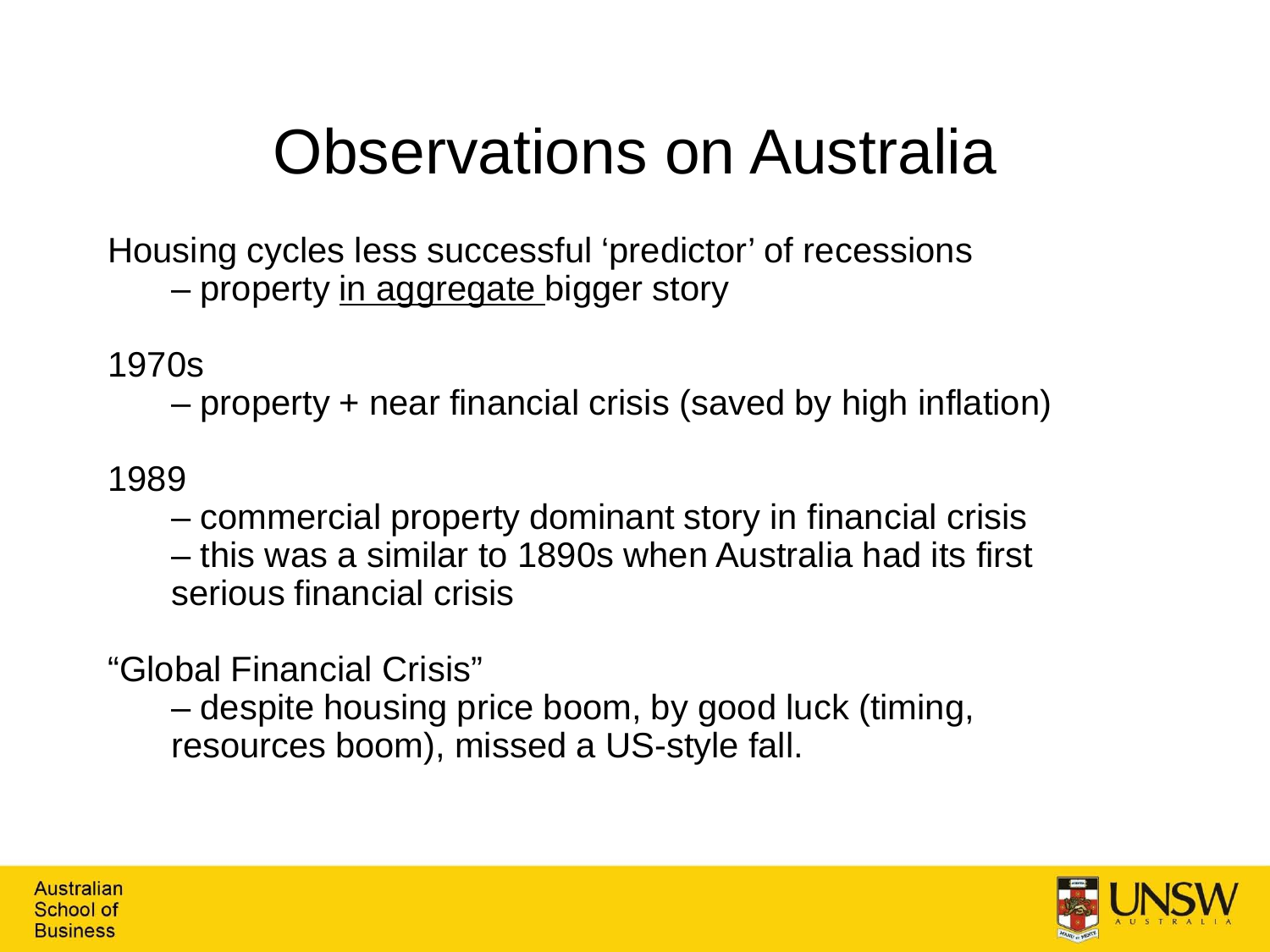### Rent Also Important

In equilibrium:

```
Rent = Price x User Cost
```
Or: User Cost = Rent/Price Or: 1/User Cost = Price/Rent

**"...a house price bubble occurs when homeowners have unreasonably high expectations about future capital gains, leading them to perceive their user cost to be lower than it actually is and thus pay "too much" to purchase a house today."**

Himmelberg, Mayer and Sinai, 2005

Australian School of **Business** 

Syed and Hill (2012), "Hedonic Price-Rent Ratios, User Cost, and Departures from Equilibrium in the Housing Market"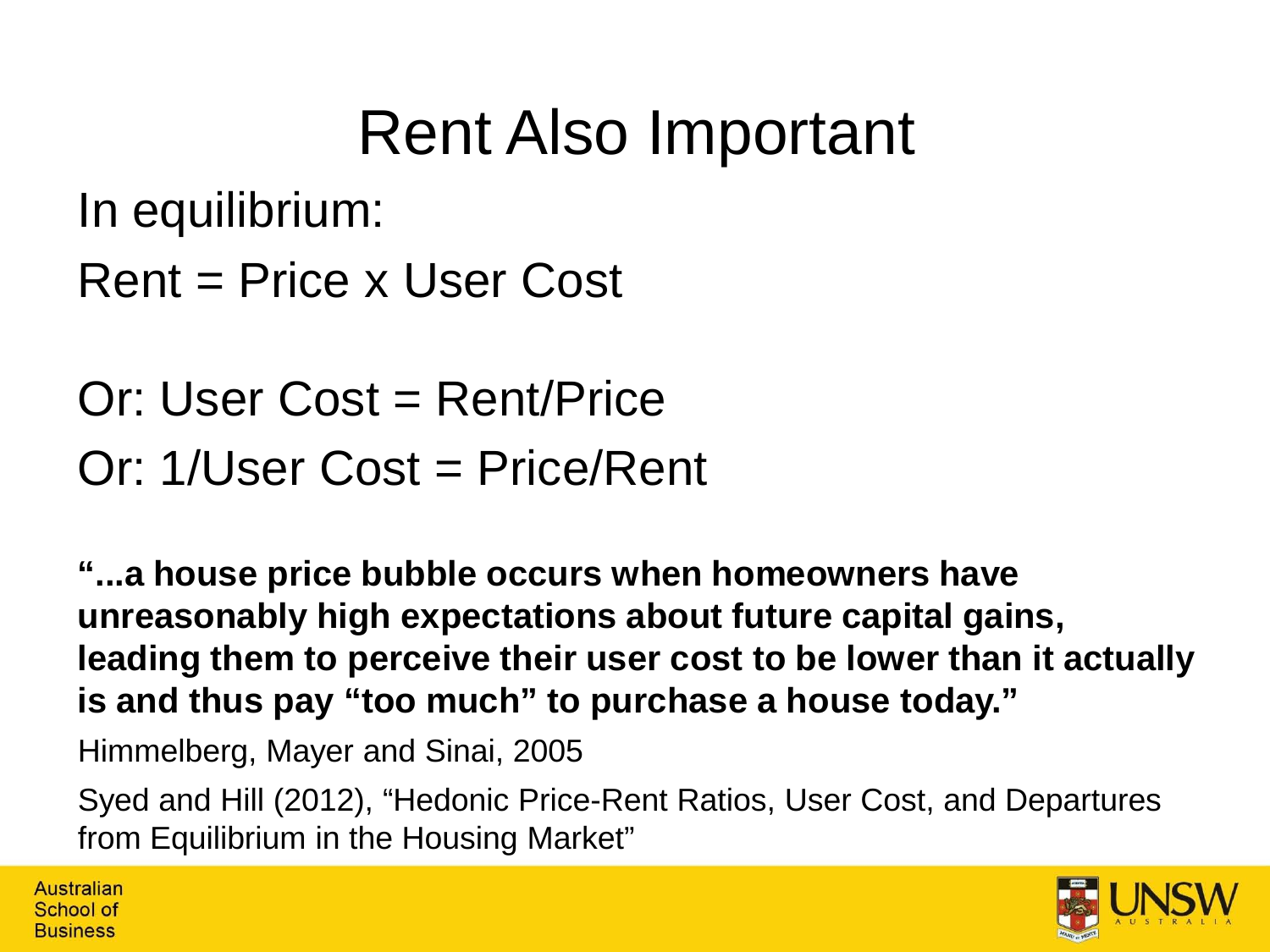



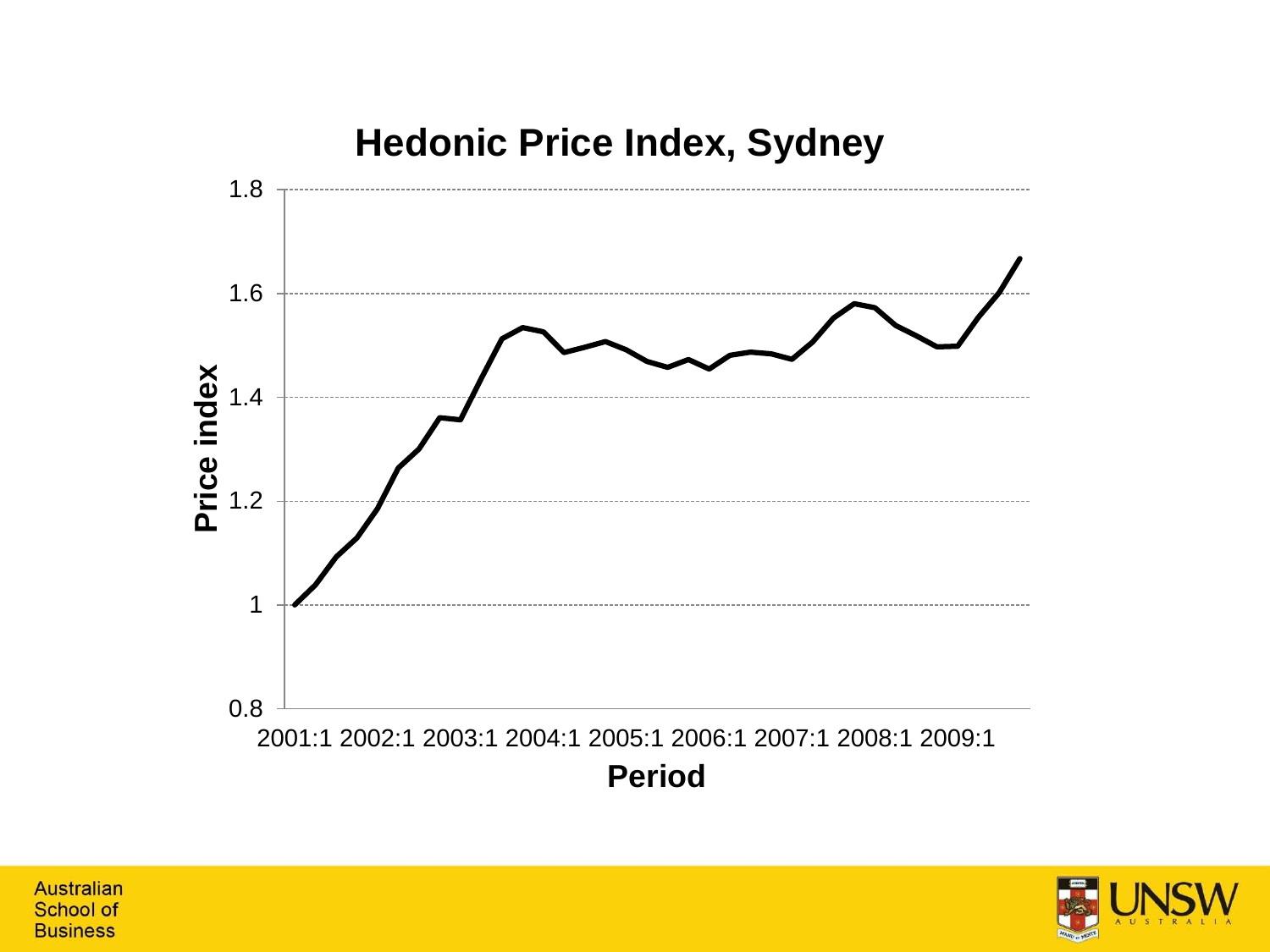

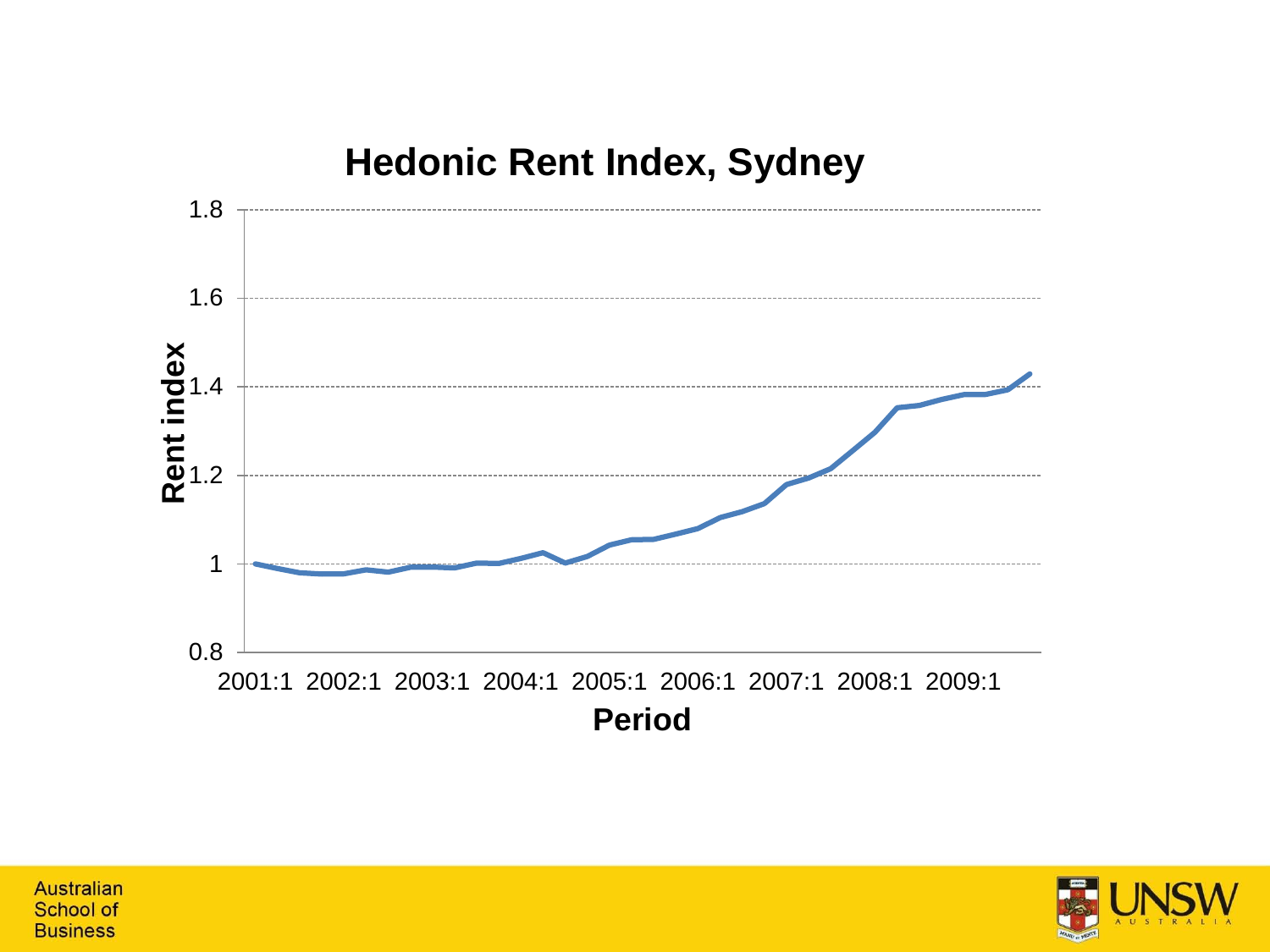